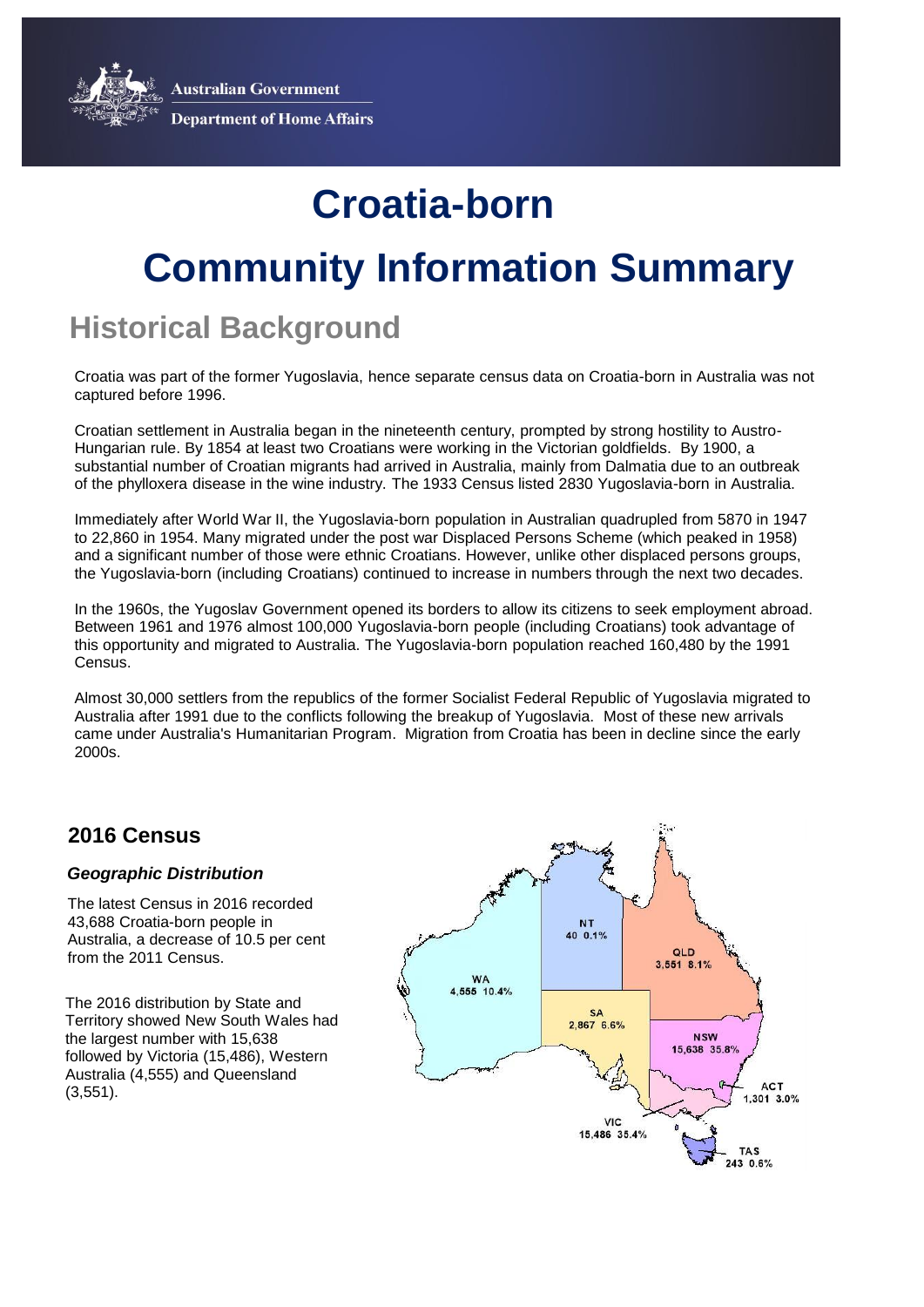#### *Age and Sex*

The median age of the Croatia-born in 2016 was 64 years compared with 44 years for all overseas-born and 38 years for the total Australian population.

The age distribution showed 0.4 per cent were aged 0-14 years, 1.8 per cent were 15-24 years, 12.3 per cent were 25-44 years, 35.8 per cent were 45-64 years and 49.7 per cent were 65 years and over.

Of the Croatia-born in Australia, there were 21,518 males (49.3 per cent) and 22,163 females (50.7 per cent). The sex ratio was 97 males per 100 females.



#### *Ancestry*

In the 2016 Census, the top ancestry responses\* that Croatia-born people reported were Croatian (35,135), Serbian (5,501) and German (639).

In the 2016 Census, Australians reported over 300 different ancestries. Of the total ancestry responses\* 133,268 responses were towards Croatian ancestry.

\* At the 2016 Census up to two responses per person were allowed for the Ancestry question, therefore there can be more responses than total persons.

#### *Language*

The main languages spoken at home by Croatia-born people in Australia were Croatian (27,498), English (8,615) and Serbian (5,004).

Of the 34,905 Croatia-born who spoke a language other than English at home, 78.9 per cent spoke English very well or well, and 20.1 per cent spoke English not well or not at all.



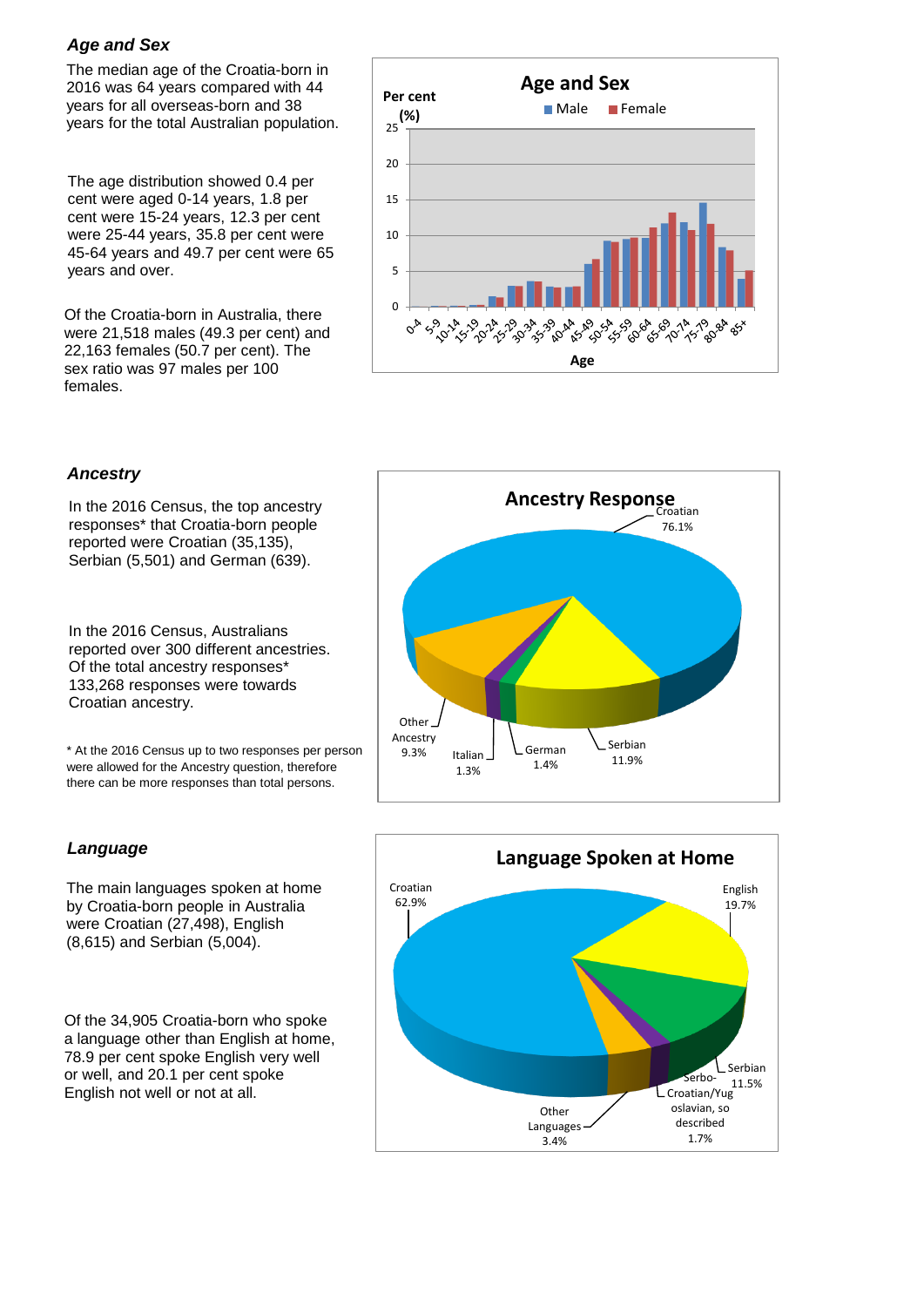#### *Religion*

At the 2016 Census the major religious affiliations amongst Croatia-born were Catholic (31,925), Eastern Orthodox (4,211) and Christian, nfd (1,949).

Of the Croatia-born, 7.0 per cent stated 'No Religion' which was lower than that of the total Australian population (29.6 per cent), and 2.7 per cent did not state a religion.



#### *Arrival*

Compared to 61.8 per cent of the total overseas-born population, 94.0 per cent of the Croatia-born people in Australia arrived in Australia prior to 2007.

Among the total Croatia-born in Australia at the 2016 Census, 1.2 per cent arrived between 2007 and 2011 and 1.5 per cent arrived between 2012 and 2016.



#### *Median Income*

At the time of the 2016 Census, the median Individual Weekly Income for the Croatia-born in Australia aged 15 years and over was \$446, compared with \$615 for all overseas-born and \$688 for all Australian-born.

The total Australian population aged 15 and over had a median Individual Weekly Income of \$662.